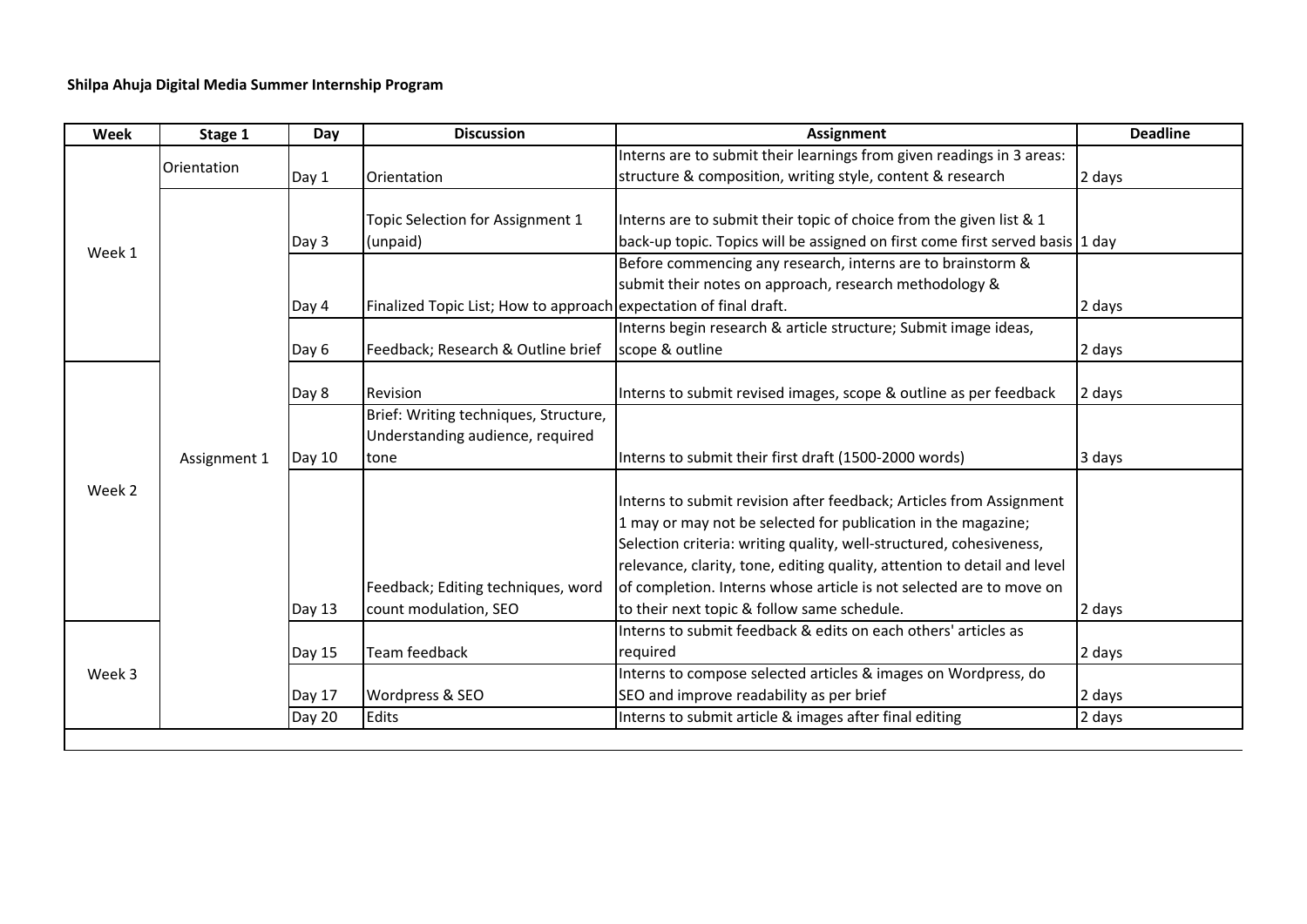|                  |                                                                                                                                    |        |                                    | Interns are to submit their topic of choice & 1 back-up topic. Topics                                                                      |                            |  |  |
|------------------|------------------------------------------------------------------------------------------------------------------------------------|--------|------------------------------------|--------------------------------------------------------------------------------------------------------------------------------------------|----------------------------|--|--|
| Week 4           | Assignment 2                                                                                                                       |        |                                    | will be assigned on first come first served basis; briefs & deadlines                                                                      |                            |  |  |
|                  |                                                                                                                                    |        |                                    | will not be given for assignment 2 onwards, Interns are to take the                                                                        |                            |  |  |
|                  |                                                                                                                                    |        | Topic Selection for Assignment 2   | responsibility to submit & follow up on these tasks as per program                                                                         |                            |  |  |
|                  |                                                                                                                                    | Day 22 | (paid)                             | schedule.                                                                                                                                  | 1 day                      |  |  |
|                  |                                                                                                                                    | Day 23 | Finalized Topic List; Approach     | Submit notes on approach before doing research.                                                                                            | 2 days                     |  |  |
|                  |                                                                                                                                    | Day 25 | Outline                            | Submit scope & outline                                                                                                                     | 3 days                     |  |  |
|                  |                                                                                                                                    | Day 28 | Brief & feedback                   | Interns to submit their first draft (1500-2000 words)                                                                                      | 3 days                     |  |  |
|                  |                                                                                                                                    |        | Feedback; Editing ideas, Advanced  |                                                                                                                                            |                            |  |  |
|                  |                                                                                                                                    |        | SEO: image selection, SEO Title,   |                                                                                                                                            |                            |  |  |
| Week 5           |                                                                                                                                    | Day 31 | Keyword density                    | Interns to submit their final draft after feedback                                                                                         | 2 days                     |  |  |
|                  |                                                                                                                                    | Day 33 | Feedback                           | Interns to submit revision after feedback.                                                                                                 | 2 days                     |  |  |
|                  |                                                                                                                                    |        |                                    |                                                                                                                                            |                            |  |  |
|                  |                                                                                                                                    |        |                                    |                                                                                                                                            | Deadlines will be given    |  |  |
| <b>Week 7-11</b> | Assignments 3-7                                                                                                                    |        | Topic Selection for Assignment 3-7 | Interns to select & submit next 2 topics & complete editing &                                                                              | for outline & final draft, |  |  |
|                  |                                                                                                                                    |        | (paid)                             | composition of 2nd article                                                                                                                 | based on topic             |  |  |
|                  |                                                                                                                                    |        |                                    |                                                                                                                                            | During this period,        |  |  |
|                  |                                                                                                                                    |        |                                    |                                                                                                                                            | interns are able to set    |  |  |
|                  |                                                                                                                                    |        |                                    | Interns to submit outlines, first draft & final draft, revised as per                                                                      | their own deadline;        |  |  |
|                  |                                                                                                                                    |        |                                    | feedback; Continue required tasks to complete articles, including                                                                          | they may complete          |  |  |
|                  |                                                                                                                                    |        |                                    | image selection, editing & revisions; Articles will be selected for                                                                        | their articles sooner      |  |  |
|                  |                                                                                                                                    |        |                                    | publication as per the same criteria & only fully completed articles                                                                       | than 1 week,               |  |  |
|                  |                                                                                                                                    |        | Writing                            | will be published.                                                                                                                         | depending on topic.        |  |  |
|                  |                                                                                                                                    |        |                                    | Interns will receive feedback for their overall work, and advice on                                                                        |                            |  |  |
|                  | Completion<br>Activities                                                                                                           |        | Individual Sessions for feedback,  | writing style, etc. Career advice may also be on the agenda upon                                                                           |                            |  |  |
| Week 12          |                                                                                                                                    |        | Q&A                                | request                                                                                                                                    |                            |  |  |
|                  |                                                                                                                                    |        |                                    | This will be granted to interns who complete 90 day internship                                                                             |                            |  |  |
|                  |                                                                                                                                    |        | Certificate of Completion          | program AND have written 6-7 articles                                                                                                      |                            |  |  |
|                  |                                                                                                                                    |        | Letter of Recommendation           | This will be granted based on individual performance                                                                                       |                            |  |  |
|                  |                                                                                                                                    |        |                                    |                                                                                                                                            |                            |  |  |
| Please note      |                                                                                                                                    |        |                                    | Stipend is incentive based, @ Rs 500 per published article (not submitted drafts); For publication, interns are responsible for completion |                            |  |  |
|                  | of their articles including SEO, editing, revision & imagery; First assignment is unpaid.                                          |        |                                    |                                                                                                                                            |                            |  |  |
|                  | Feedback sessions will be scheduled on the basis of availability of the Editor & may be subject to rescheduling.                   |        |                                    |                                                                                                                                            |                            |  |  |
|                  | Interns are expected to work part-time (4-6 hours per day) & be responsible for their deadlines.                                   |        |                                    |                                                                                                                                            |                            |  |  |
|                  | Interns are expected to work from home; must have their own laptop, high-speed internet connection (most of the communication will |        |                                    |                                                                                                                                            |                            |  |  |
|                  | be via email), Whatsapp (for receiving voice notes) & install Google Teams or AnyDesk (for team meetings).                         |        |                                    |                                                                                                                                            |                            |  |  |